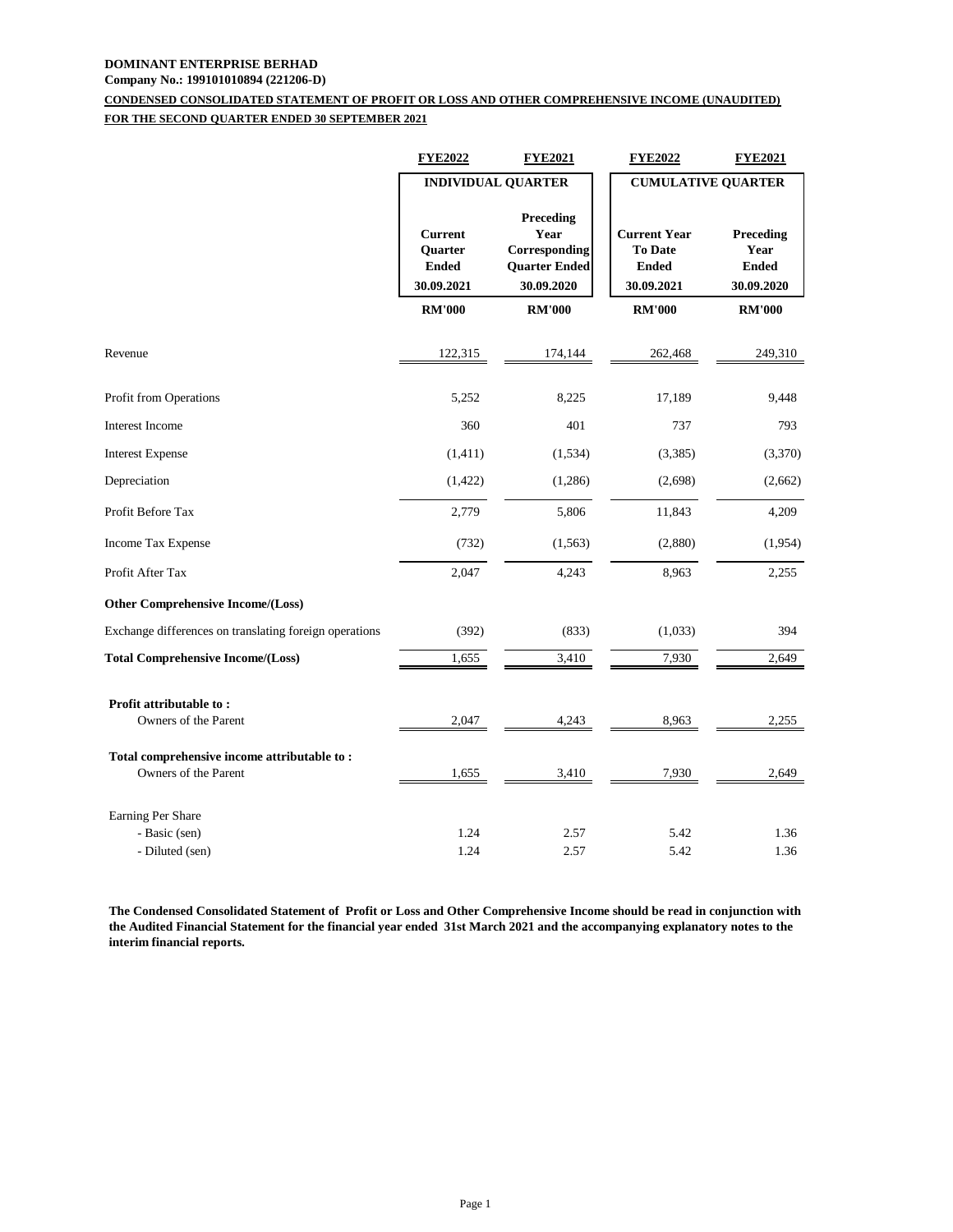### **DOMINANT ENTERPRISE BERHAD Company No.: 199101010894 (221206-D) CONDENSED CONSOLIDATED STATEMENT OF FINANCIAL POSITION**

|                                                                     | (Unaudited)<br>As At<br>30 September 2021<br><b>RM'000</b> | (Audited)<br>As At<br><b>31 March 2021</b><br><b>RM'000</b> |
|---------------------------------------------------------------------|------------------------------------------------------------|-------------------------------------------------------------|
| <b>ASSETS</b>                                                       |                                                            |                                                             |
| <b>Non-Current Assets</b>                                           |                                                            |                                                             |
| Property, plant and equipment                                       | 164,678                                                    | 160,336                                                     |
| Investment properties                                               | 16,415                                                     | 16,466                                                      |
| Inventories                                                         | 6,013                                                      | 6,013                                                       |
| Right-of-use assets                                                 | 17,483                                                     | 17,689                                                      |
| Goodwill                                                            | 837                                                        | 837                                                         |
| Deferred tax assets                                                 | 254                                                        | 254                                                         |
|                                                                     | 205,680                                                    | 201,595                                                     |
| <b>Current Assets</b>                                               |                                                            |                                                             |
| Inventories                                                         | 186,833                                                    | 104,552                                                     |
| Trade receivables                                                   | 123,924                                                    | 144,243                                                     |
| Other receivables and prepaid expenses                              | 4,567                                                      | 7,852                                                       |
| Current tax assets                                                  | 1,519                                                      | 1,339                                                       |
| Short term investments                                              | 70,878                                                     | 70,198                                                      |
| Cash and bank balances                                              | 7,286                                                      | 17,299                                                      |
|                                                                     | 395,007                                                    | 345,483                                                     |
| <b>TOTAL ASSETS</b>                                                 | 600,687                                                    | 547,078                                                     |
| <b>EQUITY AND LIABILITIES</b>                                       |                                                            |                                                             |
| <b>Equity Attributable To Owners Of The Parent</b><br>Share capital | 83,097                                                     | 83,097                                                      |
| Other reserves                                                      | 54,036                                                     | 55,069                                                      |
| Retained earnings                                                   | 180,963                                                    | 173,652                                                     |
| <b>Total Equity</b>                                                 | 318,096                                                    | 311,818                                                     |
| <b>Non-Current Liabilities</b>                                      |                                                            |                                                             |
| <b>Borrowings</b>                                                   | 14,992                                                     | 15,330                                                      |
| Lease liabilities                                                   | 3,471                                                      | 4,006                                                       |
| Deferred tax liabilities                                            | 10,633                                                     | 10,133                                                      |
|                                                                     | 29,096                                                     | 29,469                                                      |
| <b>Current Liabilities</b>                                          |                                                            |                                                             |
| Trade payables                                                      | 33,836                                                     | 39,225                                                      |
| Other payables and accrued expenses                                 | 14,028                                                     | 8,476                                                       |
| <b>Borrowings</b>                                                   | 201,934                                                    | 154,282                                                     |
| Lease liabilities                                                   | 2,411                                                      | 2,107                                                       |
| Current tax liabilities                                             | 1,286                                                      | 1,701                                                       |
|                                                                     | 253,495                                                    | 205,791                                                     |
| <b>Total Liabilities</b>                                            | 282,591                                                    | 235,260                                                     |
| TOTAL EQUITY AND LIABILITIES                                        | 600,687                                                    | 547,078                                                     |
| Net assets per share (RM)                                           | 1.91                                                       | 1.88                                                        |

**The Condensed Consolidated Statement of Financial Position should be read in conjunction with the Audited Financial Statements for the financial year ended 31st March 2021 and the accompanying explanatory notes to the interim financial reports.**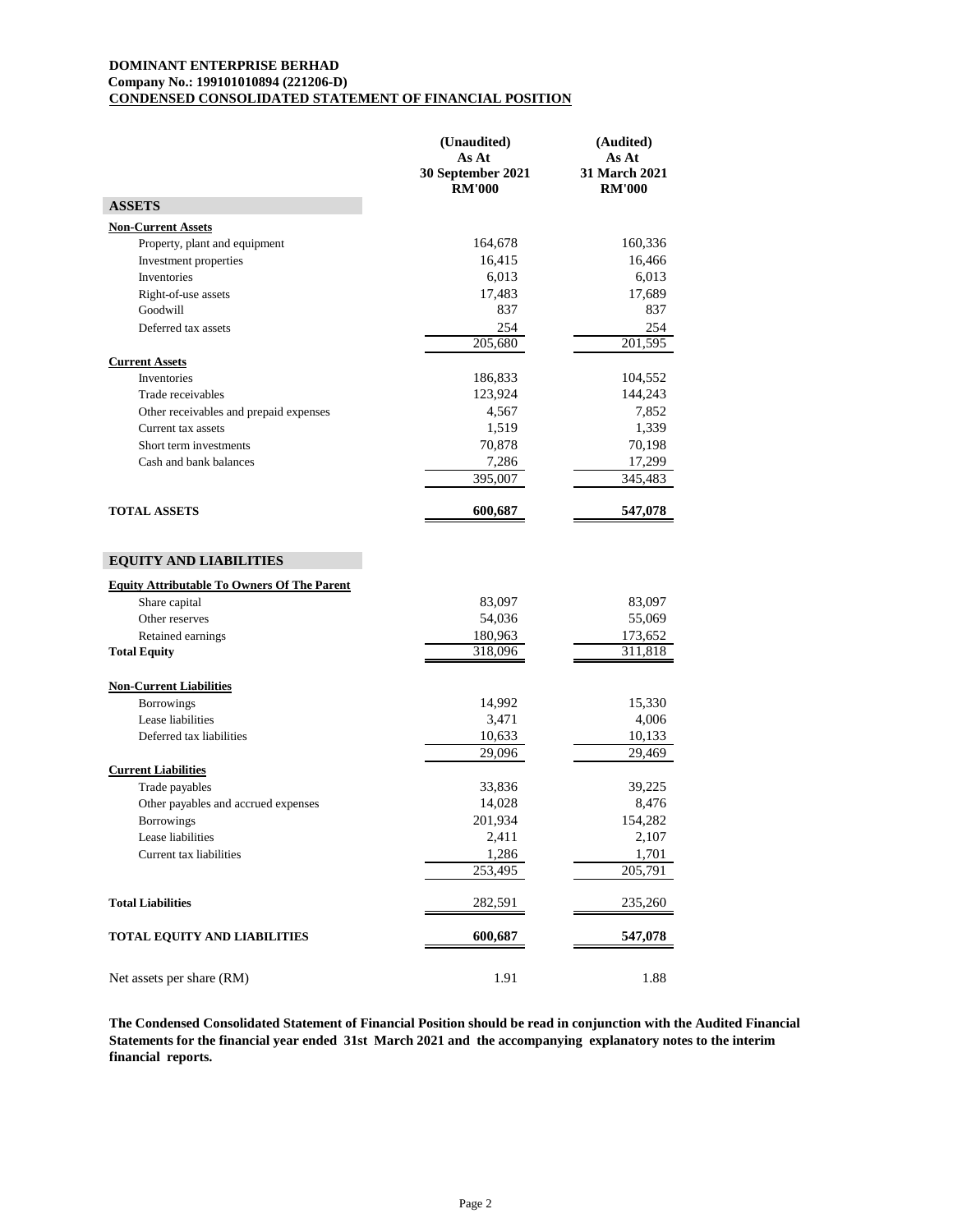## **DOMINANT ENTERPRISE BERHAD**

## **Company No.: 199101010894 (221206-D)**

## **CONDENSED CONSOLIDATED STATEMENTS OF CHANGES IN EQUITY (UNAUDITED)**

|                                                  | <b>Share</b><br><b>Capital</b><br><b>RM'000</b> | Other<br><b>Reserves</b><br><b>RM'000</b> | <b>Retained</b><br><b>Earnings</b><br><b>RM'000</b> | <b>Total</b><br><b>Equity</b><br><b>RM'000</b> |
|--------------------------------------------------|-------------------------------------------------|-------------------------------------------|-----------------------------------------------------|------------------------------------------------|
| Balance as at 1 April 2020                       | 83,097                                          | 54,930                                    | 162,794                                             | 300,821                                        |
| Total comprehensive income for the period        |                                                 | 394                                       | 2,255                                               | 2,649                                          |
| Balance as at 30 September 2020                  | 83,097                                          | 55,324                                    | 165,049                                             | 303,470                                        |
| Balance as at 1 April 2021                       | 83,097                                          | 55,069                                    | 173,652                                             | 311,818                                        |
| Total comprehensive income/(loss) for the period |                                                 | (1,033)                                   | 8,963                                               | 7,930                                          |
| Dividend                                         |                                                 |                                           | (1,652)                                             | (1,652)                                        |
| Balance as at 30 September 2021                  | 83,097                                          | 54,036                                    | 180,963                                             | 318,096                                        |

**The Condensed Consolidated Statements of Changes In Equity should be read in conjunction with the Audited Financial Statements for the financial year ended 31st March 2021 and the accompanying explanatory notes to the interim financial reports.**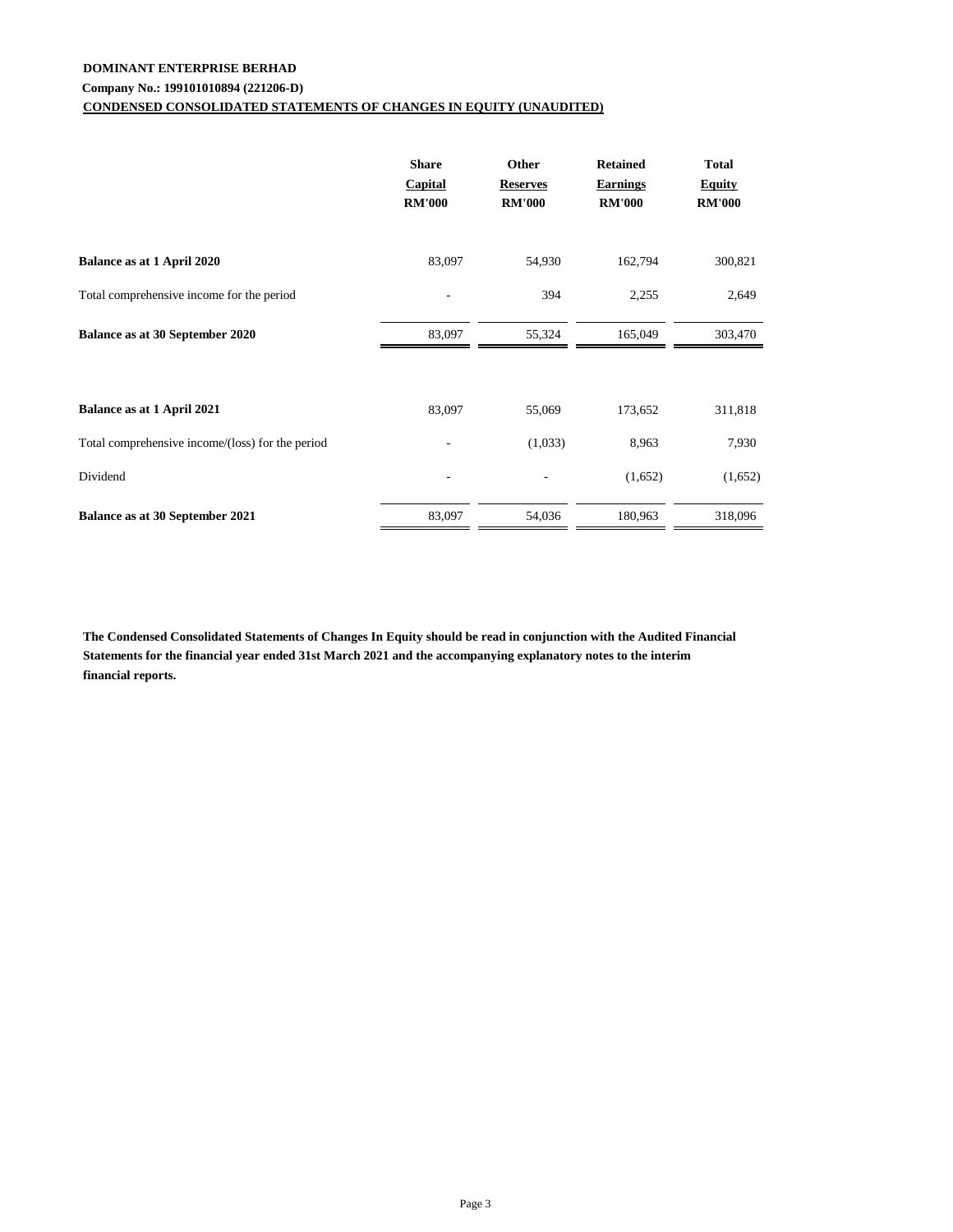## **DOMINANT ENTERPRISE BERHAD**

**Company No.: 199101010894 (221206-D)**

## **CONDENSED CONSOLIDATED STATEMENT OF CASH FLOWS (UNAUDITED)**

|                                                                                 | <b>Financial</b><br><b>Period Ended</b><br>30.09.2021<br><b>RM'000</b> | <b>Financial</b><br><b>Period Ended</b><br>30.09.2020<br><b>RM'000</b> |
|---------------------------------------------------------------------------------|------------------------------------------------------------------------|------------------------------------------------------------------------|
| Profit for the period                                                           | 8.963                                                                  | 2,255                                                                  |
| Adjustments for : -                                                             |                                                                        |                                                                        |
| Non-cash items                                                                  | 2,662                                                                  | 4,449                                                                  |
| Non-operating items                                                             | 2,648                                                                  | 2,577                                                                  |
| Taxation                                                                        | 2,880                                                                  | 1,954                                                                  |
| Operating profit before changes in working capital                              | 17,153                                                                 | 11,235                                                                 |
| <b>Changes in working capital</b>                                               |                                                                        |                                                                        |
| Net change in current assets                                                    | (60, 126)                                                              | 38,099                                                                 |
| Net change in current liabilities                                               | 285                                                                    | 10,502                                                                 |
| Cash (used in)/generated from operations                                        | (42, 688)                                                              | 59,836                                                                 |
| Interest paid                                                                   | (87)                                                                   | (83)                                                                   |
| Income tax paid                                                                 | (3,450)                                                                | (828)                                                                  |
| Net cash (used in)/from operating activities                                    | (46, 225)                                                              | 58,925                                                                 |
| Cash flows from / (used in) investing activities                                |                                                                        |                                                                        |
| Interest received                                                               | 737                                                                    | 793                                                                    |
| Proceeds from disposal of property, plant and equipment                         | 73                                                                     | 140                                                                    |
| Purchase of property, plant and equipment                                       | (5,715)                                                                | (2, 434)                                                               |
| Placement of short term investments                                             | (715)                                                                  | (22, 771)                                                              |
| Net cash used in investing activities                                           | (5,620)                                                                | (24,272)                                                               |
| Cash flows from / (used in) financing activities                                |                                                                        |                                                                        |
| Drawdown from/(repayments of) borrowings<br>Dividends paid                      | 46,593                                                                 | (23, 432)                                                              |
| Interest paid                                                                   | (1,652)<br>(3,153)                                                     | (3,123)                                                                |
| Repayments of lease liabilities                                                 | (1,312)                                                                | (1, 184)                                                               |
| Repayments of term loans                                                        | (757)                                                                  | (1, 495)                                                               |
| Net cash from/(used in) financing activities                                    | 39,719                                                                 | (29, 234)                                                              |
| Net Changes in Cash & Cash Equivalents                                          | (12, 126)                                                              | 5,419                                                                  |
| Adjustment for foreign exchange differentials                                   | (75)                                                                   | (303)                                                                  |
| Cash & Cash Equivalents at beginning of financial period                        | 16,439                                                                 | 3,629                                                                  |
| Cash & Cash Equivalents at end of financial period                              | 4,238                                                                  | 8,745                                                                  |
| * Cash and cash equivalents at end of financial period comprise the following : |                                                                        |                                                                        |
| Cash and bank balances<br>Less: Bank overdrafts                                 | 7,286                                                                  | 9,806                                                                  |
| (included within short term borrowings in Note B6)                              | (3,048)                                                                | (1,061)                                                                |
|                                                                                 | 4,238                                                                  | 8,745                                                                  |

**The Condensed Consolidated Statement of Cash Flows should be read in conjunction with the Audited Financial Statements for the financial year ended 31st March 2021 and the accompanying explanatory notes to the interim financial reports.**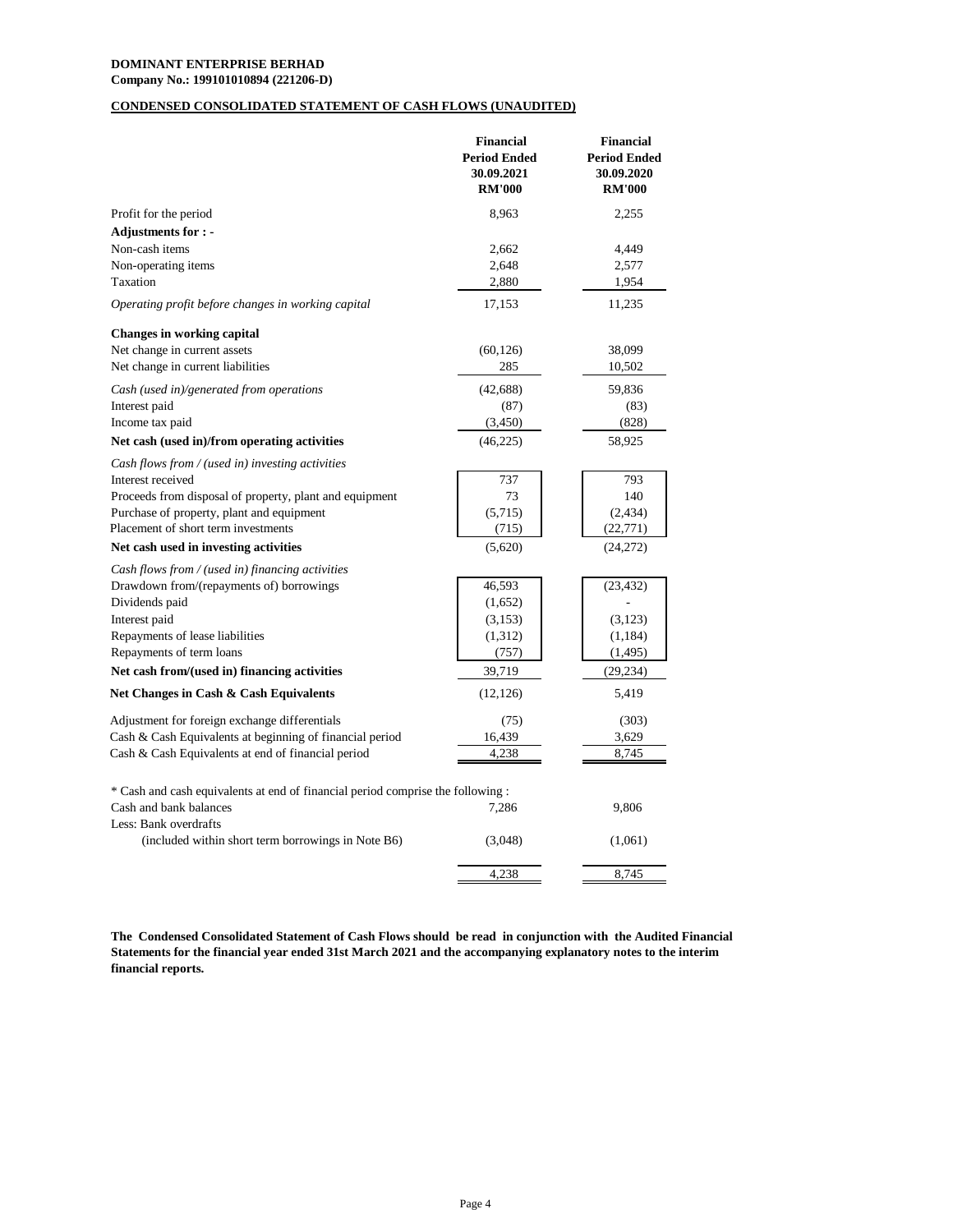#### **UNAUDITED QUARTERLY REPORT ON FINANCIAL RESULTS FOR THE FINANCIAL PERIOD ENDED 30 SEPTEMBER 2021**

#### *Notes to the Interim Financial Report*

#### **A1. Basis of Preparation**

The interim financial reports are unaudited and have been prepared in accordance with MFRS 134: Interim Financial Reporting and paragraph 9.22 of the Bursa Malaysia Securities Berhad's Main Market Listing Requirements.

The interim financial statements should be read in conjunction with the audited financial statements for the year ended 31 March 2021. The explanatory notes attached to the interim financial statements provide an explanation of events and transactions that are significant for the understanding of the changes in the financial position and performance of the Group since the financial year ended 31 March 2021.

#### **A2. Change in Accounting Policies**

The accounting policies adopted are consistent with those adopted in the audited financial statements for the financial year ended 31 March 2021 except for the new and revised Malaysian Financial Reporting Standards ("MFRSs") and Issues Committee Interpretations ("IC Int.") issued by the Malaysian Accounting Standards Board ("MASB") which are effective from the annual financial periods beginning on or after 1 January 2021 as follows:

*Interest Rate Benchmark Reform – Phase 2* (Amendments to MFRS 9, MFRS 139, MFRS 7, MFRS 4 and MFRS 16)

Amendment to MFRS 16 *Covid-19-Related Rent Concessions beyond 30 June 2021* Annual Improvements to MFRS Standards 2018 – 2020 Amendments to MFRS 3 *Reference to the Conceptual Framework* Amendments to MFRS 116 *Property, Plant and Equipment – Proceeds before Intended Use* Amendments to MFRS 137 *Onerous Contracts – Cost of Fulfilling a Contract* Amendments to MFRS 101 *Classification of Liabilities as Current or Non-current* MFRS 17 *Insurance Contracts* Amendments to MFRS 17 *Insurance Contracts Disclosure of Accounting Policies* (Amendments to MFRS 101 *Presentation of Financial Statements) Definition of Accounting Estimates* (Amendments to MFRS 108 *Accounting Policies, Changes in Accounting Estimates and Errors)* Amendments to MFRS 10 and MFRS 128 *Sale or Contribution of Assets between an Investor and its Associate or Joint Venture*

The Group has adopted the new and revised MFRSs that are relevant and effective for accounting periods beginning on of after 1 January 2021. The adoption of these new and revised MFRSs have not resulted in any material impact on the financial statements of the Group.

#### **A3. Audit Qualification on Preceding Annual Financial Statements**

The audit report of the Group's annual Financial Statements for the financial year ended 31 March 2021 was not subject to any qualification.

#### **A4. Seasonal or Cyclical Factors**

The Group's business operations are not significantly affected by any seasonal or cyclical factors.

#### **A5. Unusual Items**

There were no unusual items affecting assets, liabilities, equity, net income, or cash flows during the financial year.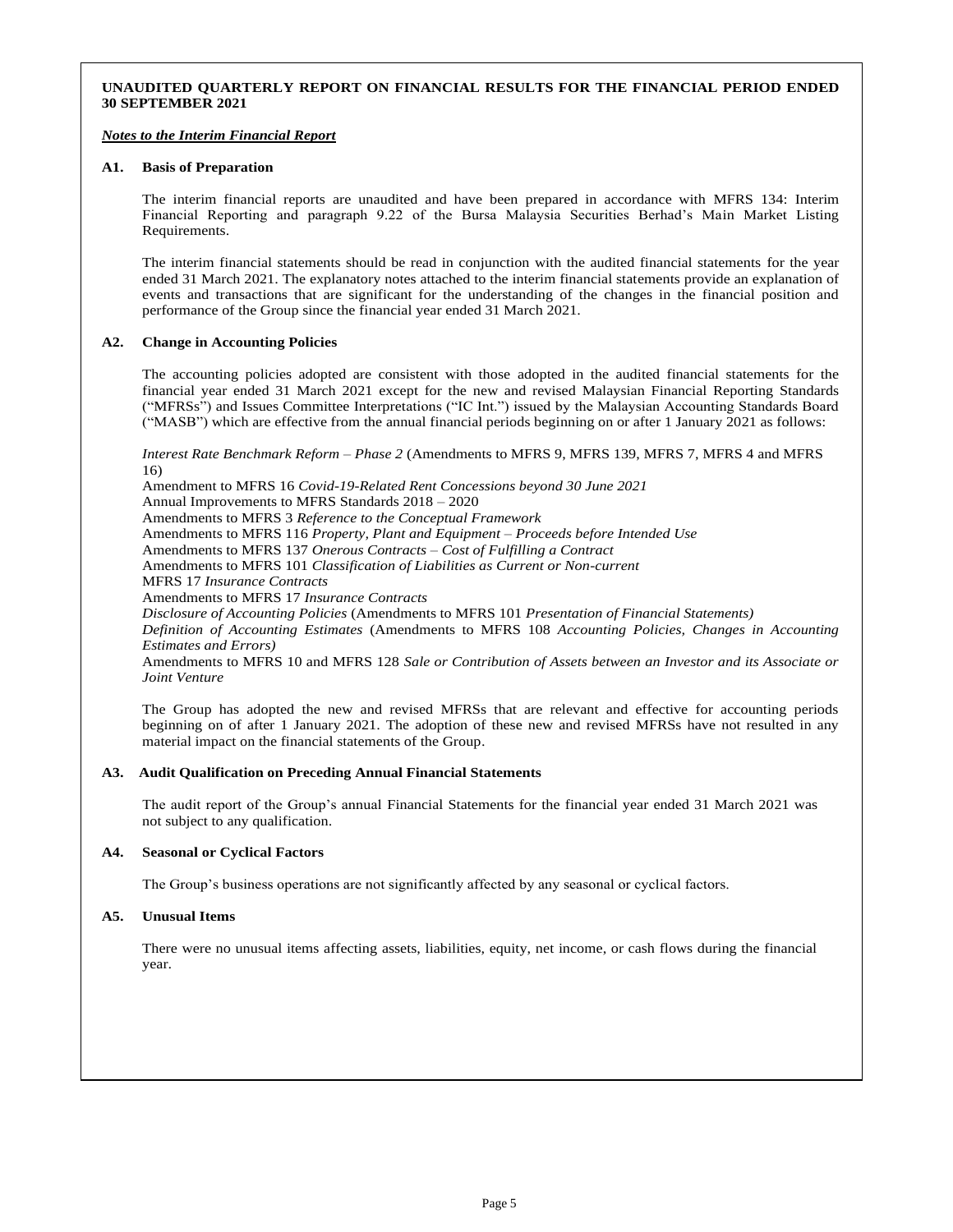#### **A6. Material Changes in Accounting Estimates**

Not applicable.

#### **A7. Debts and Equity Securities**

There were no issuance or repayment of debentures and equity securities during the current quarter and the financial year to date.

#### **A8. Dividend Paid**

A final dividend of 1.0 sen per share, single tier, for the financial year ended 31 March 2021, amounting to RM 1,652,402, was paid by the Company on 23 September 2021.

#### **A9. Valuations of Property, Plant and Equipment**

There was no significant changes during the financial period.

#### **A10. Segmental Reporting**

|                                       | Revenue       |               | <b>Segment Results</b> |               |
|---------------------------------------|---------------|---------------|------------------------|---------------|
|                                       | 2022          | 2021          | 2022                   | 2021          |
|                                       | <b>RM'000</b> | <b>RM'000</b> | <b>RM'000</b>          | <b>RM'000</b> |
| Manufacturing of wood products        | 65,441        | 88,240        | 12,089                 | 8,913         |
| Distributing of wood products         | 204,238       | 167,310       | 12,738                 | 3,712         |
| Other operating segments              | 3,855         | 6,636         | (7,638)                | (3,177)       |
|                                       | 273,534       | 262,186       | 17,189                 | 9,448         |
| Elimination of inter-segment revenue: |               |               |                        |               |
| - Manufacturing of wood products      | (968)         | (968)         |                        |               |
| - Distributing of wood products       | (6, 444)      | (5, 454)      |                        |               |
| - Other operating segments            | (3,654)       | (6, 454)      |                        |               |
|                                       | 262,468       | 249,310       | 17,189                 | 9,448         |
| Interest income                       |               |               | 737                    | 793           |
| Interest expense                      |               |               | (3,385)                | (3,370)       |
| Depreciation                          |               |               | (2,698)                | (2,662)       |
| Profit before tax                     |               |               | 11,843                 | 4,209         |
| Income tax expense                    |               |               | (2,880)                | (1,954)       |
| Profit after tax                      |               |               | 8,963                  | 2,255         |
|                                       |               |               |                        |               |
|                                       |               | Assets        | Liabilities            |               |
|                                       | 2022          | 2021          | 2022                   | 2021          |
|                                       | <b>RM'000</b> | <b>RM'000</b> | <b>RM'000</b>          | <b>RM'000</b> |
| Manufacturing of wood products        | 126,608       | 132,118       | 69,029                 | 79,261        |
| Distributing of wood products         | 335,868       | 263,950       | 189,565                | 124,474       |
| Other operating segments              | 136,438       | 130,468       | 12,078                 | 7,413         |
|                                       | 598,914       | 526,536       | 270,672                | 211,148       |
|                                       |               |               |                        |               |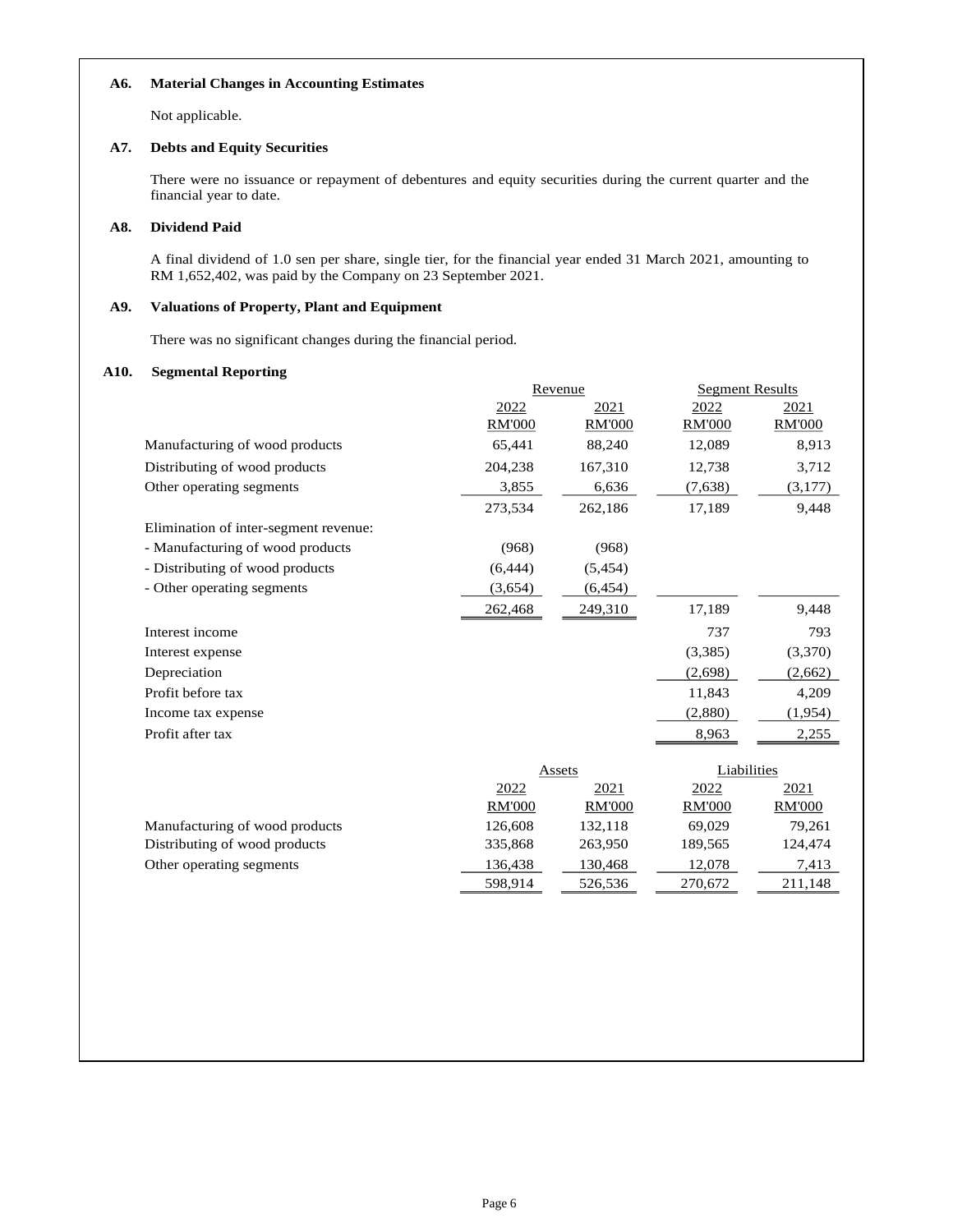#### **A11. Contingent Liabilities**

As of 30 September 2021, the Group has credit facilities from licensed banks, financial institutions and suppliers totalling RM 533.32 million (RM 503.87 million as of 30 June 2021) which are guaranteed by the Company. Accordingly, the Company is contingently liable to the extent of credit facilities utilised by its subsidiary companies amounting to approximately RM 223.75 million as of 30 September 2021 (RM 217.00 million as of 30 June 2021).

#### **A12. Changes in the Composition of the Group**

There were no changes in composition of the Group for the current quarter under review.

### **A13. Subsequent Material Events**

In October 2021, a second compensation sum of RM 4.75 million was received from insurance company in relation to the fire incident that occurred in the Group's warehouse in Muar in January 2021. Including the first interim compensation sum of RM 6.00 million received in the first quarter, the Group has received a total compensation amounting to RM 10.75 million to-date. Total insurance claim amount is still to be finalised, pending the completion of the rebuilding of the affected warehouse.

#### **A14. Capital Commitment**

As of 30 September 2021, the Group has the following capital commitments:

|                                                    | <b>RM'000</b> |
|----------------------------------------------------|---------------|
| Approved and contracted for :                      |               |
| Acquisition of land                                | 23,325        |
| Construction of building                           | 3.029         |
| Acquisition of forklift, machineries and equipment | 802           |
|                                                    | 27.156        |

### *Additional Information Required by the Bursa Malaysia Listing Requirements*

#### **B1. Review of the Performance**

|                               | <b>INDIVIDUAL OUARTER</b> |                      |               | <b>CUMULATIVE OUARTER</b> |            |         |
|-------------------------------|---------------------------|----------------------|---------------|---------------------------|------------|---------|
|                               |                           | Preceding            |               |                           |            |         |
|                               | Current                   | Year                 |               | Current Year              | Preceding  |         |
|                               | Ouarter                   | Corresponding        |               | To Date                   | Year       |         |
|                               | Ended                     | <b>Ouarter Ended</b> |               | Ended                     | Ended      |         |
|                               | 30.09.2021                | 30.09.2020           | Changes       | 30.09.2021                | 30.09.2020 | Changes |
|                               | RM'000                    | RM'000               | $\frac{0}{6}$ | RM'000                    | RM'000     | $\%$    |
| Revenue                       | 122.315                   | 174.144              | $-29.76$      | 262,468                   | 249,310    | 5.28    |
| <b>Operating Profit</b>       | 5,252                     | 8,225                | $-36.15$      | 17.189                    | 9.448      | 81.93   |
| <b>Profit Before Interest</b> |                           |                      |               |                           |            |         |
| and Tax                       | 3,830                     | 6.939                | $-44.80$      | 14,491                    | 6.786      | 113.54  |
| Profit Before Tax             | 2.779                     | 5,806                | $-52.14$      | 11,843                    | 4,209      | 181.37  |
| Profit After Tax              | 2,047                     | 4,243                | $-51.76$      | 8,963                     | 2,255      | 297.47  |
| Profit Attributable to        |                           |                      |               |                           |            |         |
| Owners of the Parent          | 2.047                     | 4.243                | $-51.76$      | 8.963                     | 2.255      | 297.47  |

For current quarter ended 30 September 2021, the Group recorded revenue of RM 122.32 million. This represents a decrease of 29.76% as compared to RM 174.14 million in the preceding year corresponding quarter ended 30 September 2020. Operating profit decreased 36.15%, from RM 8.23 million to RM 5.25 million.

The Group's revenue for the current year to date ended 30 September 2021 was 5.28% higher than the same period last year. Operating profit increased 81.93%, from RM 9.45 million to RM 17.19 million. Financial performance in preceding year was very much impacted by the imposition of Movement Control Order ("MCO") by the Malaysian Government, to tackle the COVID-19 pandemic. Overseas operations were also affected by weak market sentiments and pandemic-related restrictions imposed by the respective local governments, recorded a low base.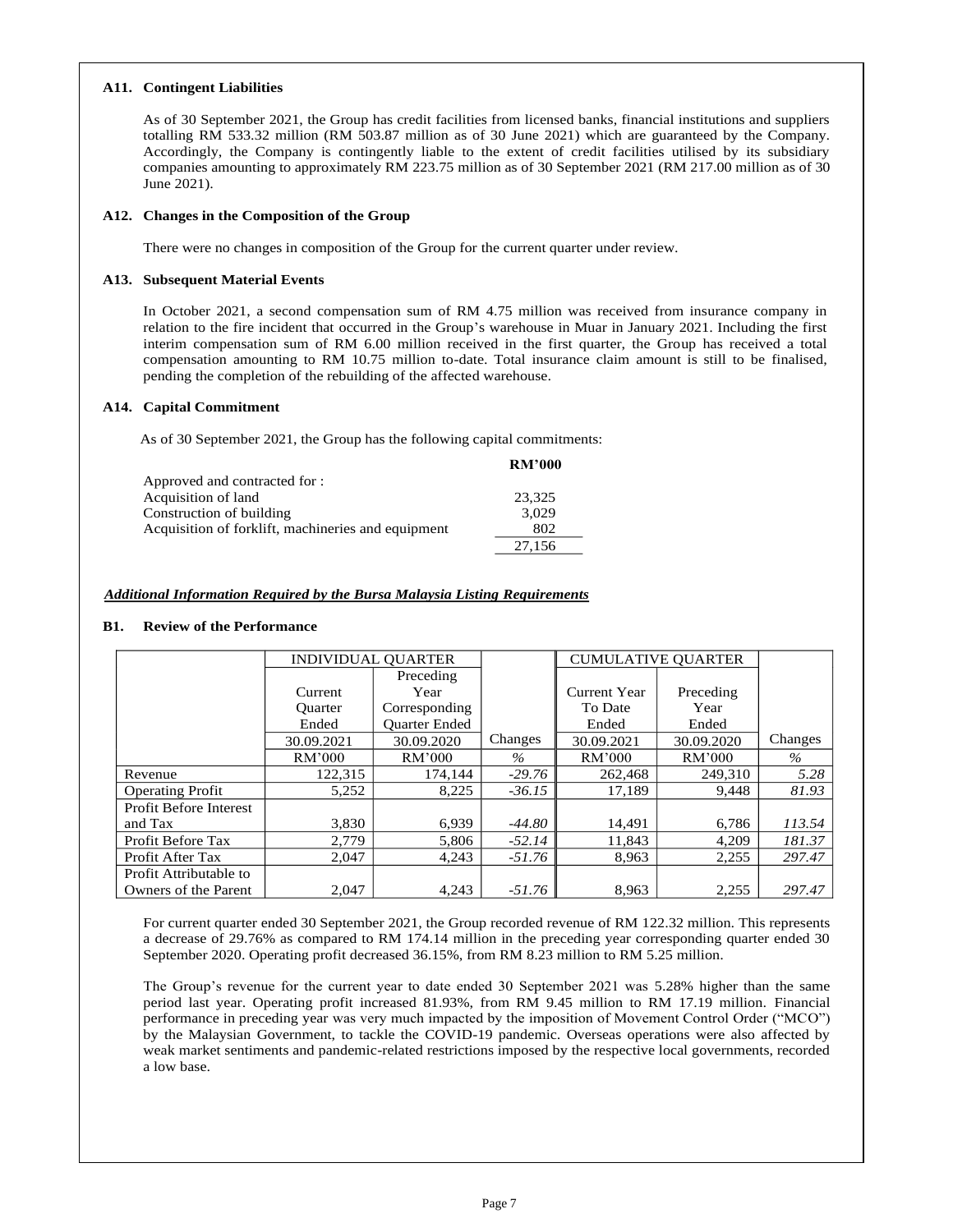#### **B1. Review of the Performance (continued)**

#### *Manufacturing Division*

Revenue was recorded at RM 25.03 million for current quarter, representing a decrease of 59.17% as compared to RM 61.30 million in the preceding year corresponding quarter ended 30 September 2020. The drop in revenue was due mainly to the imposition of a total lockdown since June 2021 by the Malaysian Government as an attempt to control the increasing number of COVID-19 infections. Operating profit has decreased 82.65%, from RM 7.09 million to RM 1.23 million, as a result of lower revenue recorded.

Revenue was recorded at RM 64.47 million for the six months ended 30 September 2021. This represents a decrease of 26.13% as compared to RM 87.27 million in the preceding year ended 30 September 2020. Operating profit increased 35.69%, from RM 8.91 million to RM 12.09 million. Excluding the interim compensation sum of RM 6.00 million received from insurance company in relation to the fire incident that occurred in January 2021, the operating profit decreased by 31.65%, as a result of lower revenue recorded arising from a relatively longer lockdown period.

### *Distribution Division*

Revenue was recorded at RM 97.18 million for the current quarter. This represents a decrease of 13.81% as compared to RM 112.75 million in the preceding year corresponding quarter ended 30 September 2020. The decrease in revenue was again, largely due to the imposition of a total lockdown since June 2021 by the Malaysian Government as an attempt to control the increasing COVID-19 infections. Operating profit increased 74.86%, from RM 3.58 million to RM 6.26 million. The increase in operating profit was due mainly to the Group's policy of having diverse source of supply, as well as effective stock and costs management.

Revenue was recorded at RM 197.79 million for the six months ended 30 September 2021. This represents an increase of 22.20% as compared to RM 161.86 million in the preceding year ended 30 September 2020. Operating profit increased from RM 3.71 million to RM 12.74 million, largely due to higher revenue, the Group's policy of having diverse source of supply, as well as effective stock and costs management.

### **B2. Variation of Results Against Preceding Quarter**

|                                      | <b>Current Quarter</b> | <b>Preceding Quarter</b> |          |
|--------------------------------------|------------------------|--------------------------|----------|
|                                      | Ended                  | Ended                    |          |
|                                      | 30.09.2021             | 30.06.2021               | Changes  |
|                                      | RM'000                 | RM'000                   | $\%$     |
| Revenue                              | 122,315                | 140,153                  | $-12.73$ |
| <b>Operating Profit</b>              | 5,252                  | 11,937                   | $-56.00$ |
| Profit Before Interest and Tax       | 3,830                  | 10,661                   | $-64.07$ |
| Profit Before Tax                    | 2,779                  | 9,064                    | $-69.34$ |
| Profit After Tax                     | 2.047                  | 6,916                    | $-70.40$ |
| Profit Attributable to Owners of the |                        |                          |          |
| Parent                               | 2.047                  | 6,916                    | $-70.40$ |

For the current quarter under review, the Group's revenue decreased 12.73% as compared to RM 140.15 million in the preceding quarter ended 30 June 2021, as a result of reduced business activities since the imposition of Full Movement Control Order ("FMCO") by the Malaysian Government which started in June 2021. Profit before tax decreased from RM 9.06 million to RM 2.78 million. Excluding the interim compensation sum of RM 6.00 million received from insurance company in relation to the fire incident that occurred in January 2021, profit before tax decreased from RM 3.06 million to RM 2.78 million.

### **B3. Prospects**

The Board is of the view that the uncertainty in the global economy resulting from the current COVID-19 pandemic, together with factors like raw material costs, freight and logistics costs, labour supply and foreign exchange rates may continue to influence the Group's profit performance.

The Group will continue to leverage on its competitive strength to meet these challenges.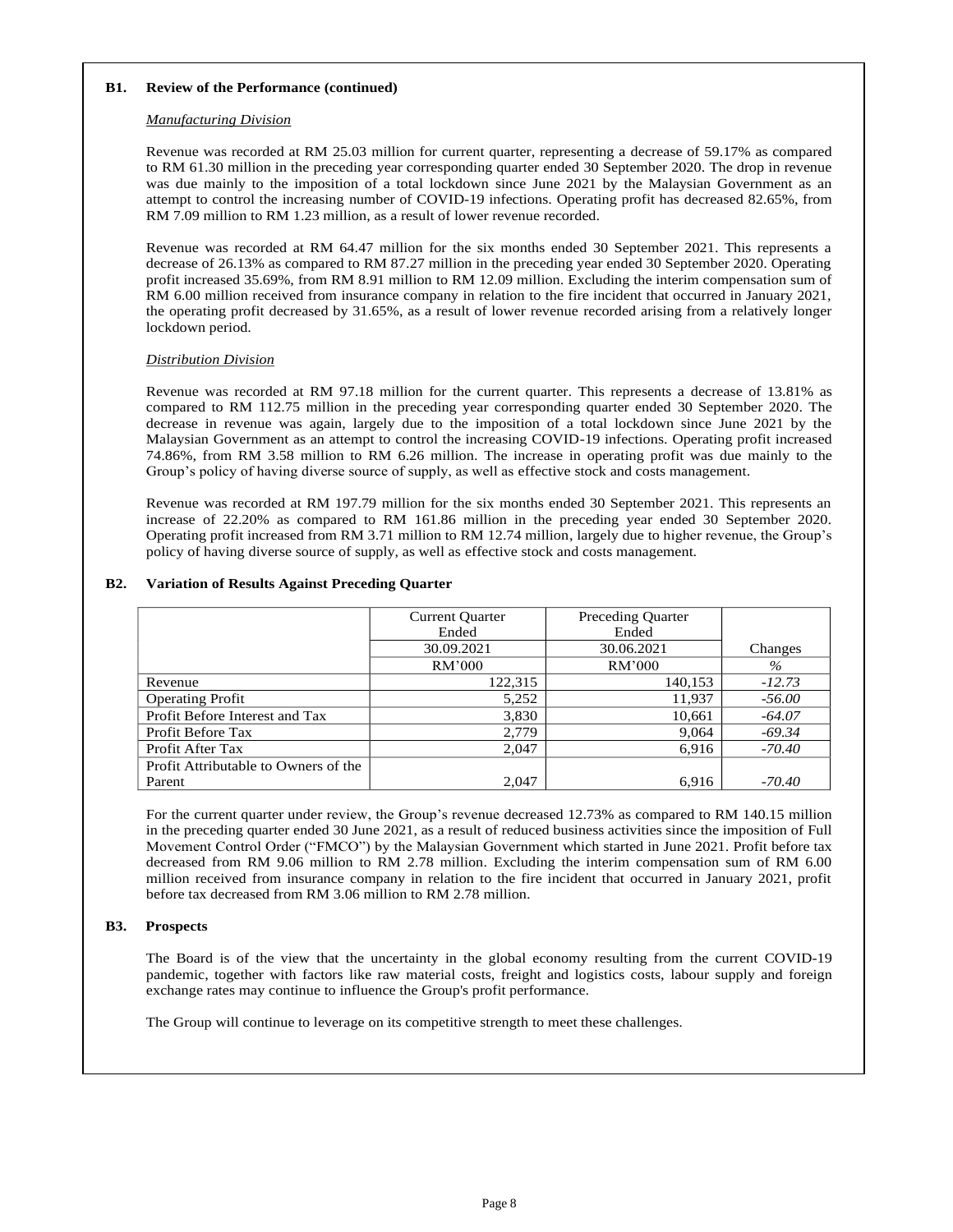## **B4. Status of Corporate Proposals**

There was no corporate proposal for the quarter under review.

### **B5. Taxation**

The taxation is calculated based on the profit for the financial period ended 30 September 2021 as follows:

| Income Tax Expenses : | <b>Current Quarter</b><br>RM'000 | Year To Date<br>RM'000 |
|-----------------------|----------------------------------|------------------------|
| Current Tax Expense : |                                  |                        |
| Current Quarter/Year  | 732                              | 2,880                  |
|                       | 732                              | 2,880                  |

## **B6. Borrowings**

The Group's borrowings are as follows :-.

|                         | As At              |              | As At              |                |
|-------------------------|--------------------|--------------|--------------------|----------------|
|                         | 30 September 2021  |              | 31 March 2021      |                |
|                         | Foreign            | RM           | Foreign            | RM             |
|                         | Denomination       | Denomination | Denomination       | Denomination   |
|                         |                    | RM'000       |                    | RM'000         |
| <b>SHORT TERM</b>       |                    |              |                    |                |
| <b>Unsecured</b>        |                    |              |                    |                |
| Bankers' Acceptances    |                    | 170,598      |                    | 122,119        |
|                         | USD <sub>0</sub>   |              | USD 2,396,297      | 9,966          |
|                         | AUD 24,550         | 74           | AUD0               |                |
| <b>Bank Overdrafts</b>  |                    | 3,041        |                    | 637            |
|                         | SGD <sub>0</sub>   |              | SGD 71,702         | 221            |
|                         | THB 8,433          |              | THB <sub>0</sub>   |                |
|                         | AUD 1,981          | 6            | <b>AUD 498</b>     | $\overline{c}$ |
| <b>Term Loans</b>       |                    | 2,687        |                    | 3,018          |
| Revolving Credit        |                    | 2,507        |                    | 2,506          |
| <b>Trust Receipts</b>   | SGD 2,764,586      | 8,507        | SGD 1,884,205      | 5,817          |
|                         | VND 36,860,995,255 | 6,782        | VND 16,763,952,170 | 3,018          |
|                         | THB 62,521,568     | 7,731        | THB 52,670,591     | 6,978          |
|                         |                    | 201,934      |                    | 154,282        |
| <b>LONG TERM</b>        |                    |              |                    |                |
| <b>Unsecured</b>        |                    |              |                    |                |
| <b>Term Loans</b>       |                    | 14,992       |                    | 15,330         |
|                         |                    | 14,992       |                    | 15,330         |
|                         |                    |              |                    |                |
| <b>TOTAL BORROWINGS</b> |                    |              |                    |                |
| Bankers' Acceptances    |                    | 170,672      |                    | 132,085        |
| <b>Bank Overdrafts</b>  |                    | 3,048        |                    | 860            |
| <b>Term Loans</b>       |                    | 17,679       |                    | 18,348         |
| <b>Revolving Credit</b> |                    | 2,507        |                    | 2,506          |
| <b>Trust Receipts</b>   |                    | 23,020       |                    | 15,813         |
|                         |                    | 216,926      |                    | 169,612        |
|                         |                    |              |                    |                |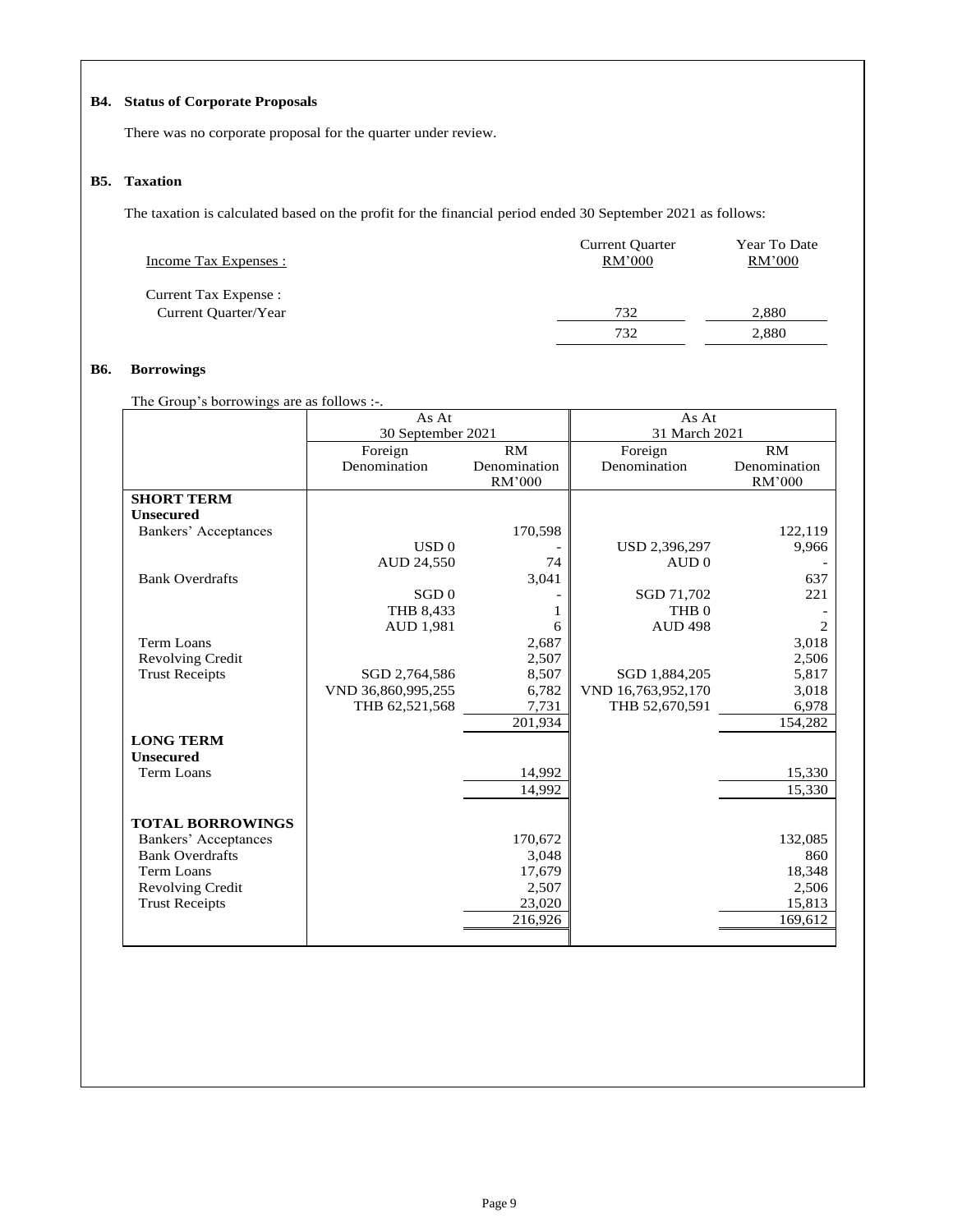### **B7. Derivatives Financial Instruments**

As at 30 September 2021, the Group's outstanding derivatives are as follows :-.

|                                           | Contract | Fair   |
|-------------------------------------------|----------|--------|
| <b>Type of Derivatives</b>                | Value    | Value  |
|                                           | RM'000   | RM'000 |
| <b>Foreign Currency Forward Contracts</b> |          |        |
|                                           |          |        |
| Less than 1 year                          | 1.834    | 1.878  |

The Group's financial risk management policy seeks to ensure that adequate financial resources are available for the development of the Group's businesses whilst managing its interest rate risk, credit risk, liquidity risk and foreign currency risk.

### **B8. Material Litigation**

Not applicable.

#### **B9. Proposed Dividend**

For financial year ending 31 March 2022

The Board proposed a second interim dividend of 1.0 sen per share, single tier, for the financial year ending 31 March 2022 (1.0 sen per share, single tier, in previous corresponding period) to be paid on 24 December 2021 to shareholders whose names appear in Record of Depositors on 10 December 2021.

Total dividend per share for current financial year-to-date is 2.0 sen.

#### **B10. Earning Per Share**

The earning per share is derived as follow :-

|                                                   | <b>Current</b><br><b>Ouarter</b> | <b>Current Year</b><br><b>To Date</b> |
|---------------------------------------------------|----------------------------------|---------------------------------------|
| Net profit for the period/year (RM'000)           | 2.047                            | 8.963                                 |
| Weighted average number of ordinary shares ('000) | 165,240                          | 165,240                               |
| Earning per share (sen)                           | 1.24                             | 5.42                                  |